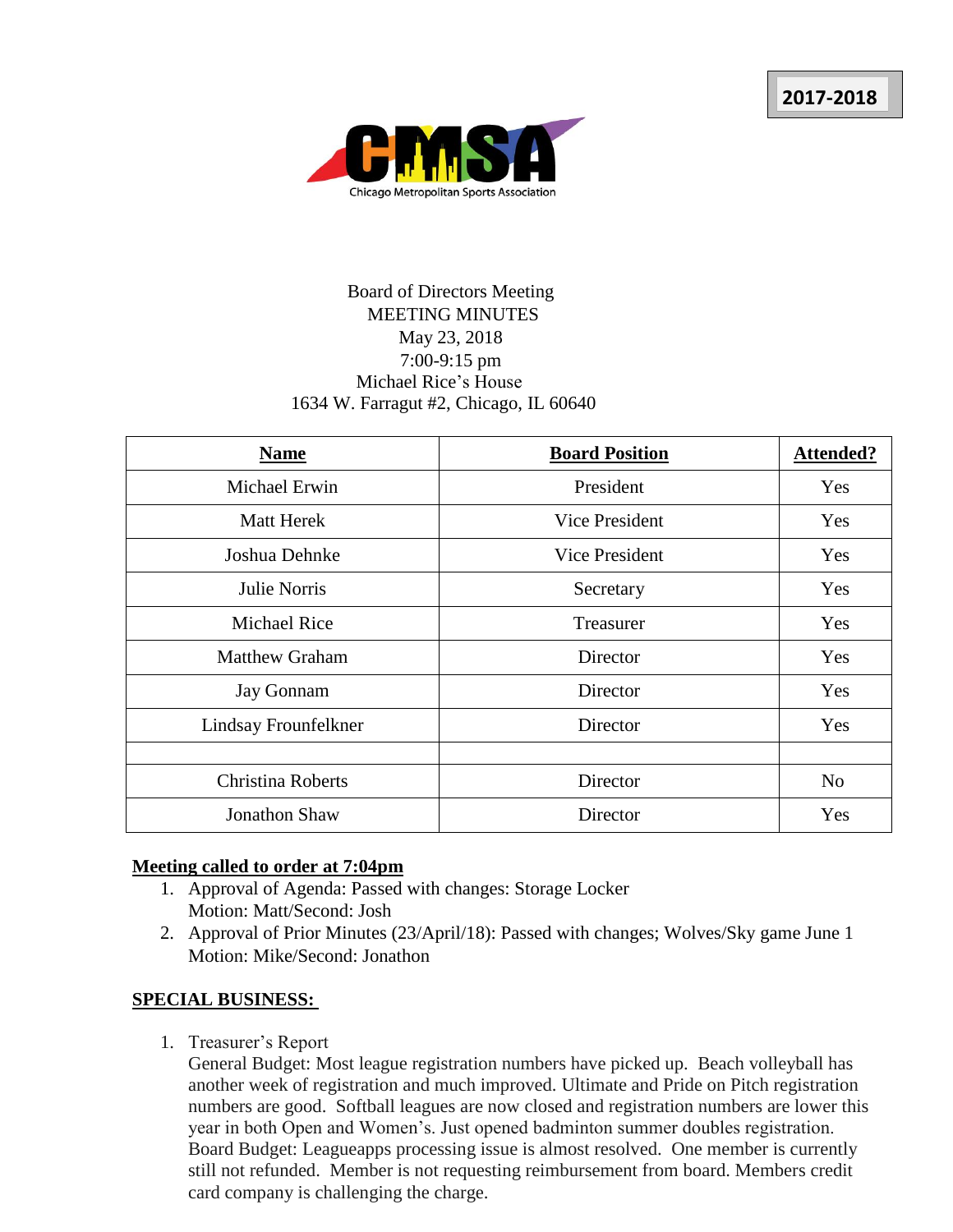- Still waiting for reimbursement check from park district for Women's Basketball.
- Beach Volleyball is buying new nets. Existing nets from 2014. New nets will have CMSA logo. Beach is currently under water and Matt has a map of beach set up. Matt is follow up and verify when poles are going up and if weather will effect city set-up.

## **Motion to Approve: Michael/ Second: Julie**

2. Financial Investigation Update

Comcast has started wage garnish. Greg will get turn over order from court order so CMSA can start collecting money garnished. This is standard procedure.

3. By-Law Suggested Changes

Board discussed/voted revision to bylaws. Approved changes will be presented to membership for vote at June 12 meeting.

Article II, Section F-"Quorum": Motion: Matt/ Second: Josh; Approved Article II, Section G- "Chairperson": Motion: Matt/ Second: Matt G; Approved Article II, Section I.5 (a)- "Auto Removal Board Member/Commissioner": Motion: Julie/ Second: Not Approved Article II, Section J9 (a)- "Adds Director to Auto Removal" Motion: Matt/Second: Matt-

Approved

Article III, "Corporate Officers": Deleted

Article III, Section A- "Title" Motion: Julie/ Second: Matt: Approved

Article III, Section E- "Requirements": Deleted

Article III, Section H- "Duties": Motion to Approve: Julie/Second: Josh; Approved

Article III, Section I-"Standing Committees": Motion to Approve: Matt/ Second: Josh: Approved

Article III, Section I/J will be renumbered Section J/K: Approved

Article III, Section K- "Incapacitation": Motion to Approve: Matt/Second: Josh- Approved

4. Election Information

June 12, 2018- General Membership meeting at Center on Halsted. Nominations open for (3) 2 year terms. If only 3 nominees, Board will not need to meet for July election meeting. Communication to membership will be sent on Tuesday.

- 5. CMSA Pride Month Events
	- Pride Tournament registration has solid numbers. Senior Cup registration is low but Chicago teams typically register late. Mark will send out email
	- New claw foot sign and table sign are in at Icandee. Jay will pick up.
	- Sky Pride Game- June 1<sup>st</sup>- CMSA will set up table with giveaways. Jay and Lindsay will staff table.
	- Pride Parade Float-Jay showed float design to board-looks great. CMSA Pride Tournament logos will be incorporated. Music will be recorded mix as in previous years. T-shirt design will be same as previous years. Jay will have cost estimate for float this week.
- 6. General/Pride Survey

Annual survey will be sent out next Thursday. Survey will include general questions and a few pride related questions. Survey data will be used for new board.

- 7. HOF
	- Committee will secure venue
	- Jonathon will begin collecting photos for video stream